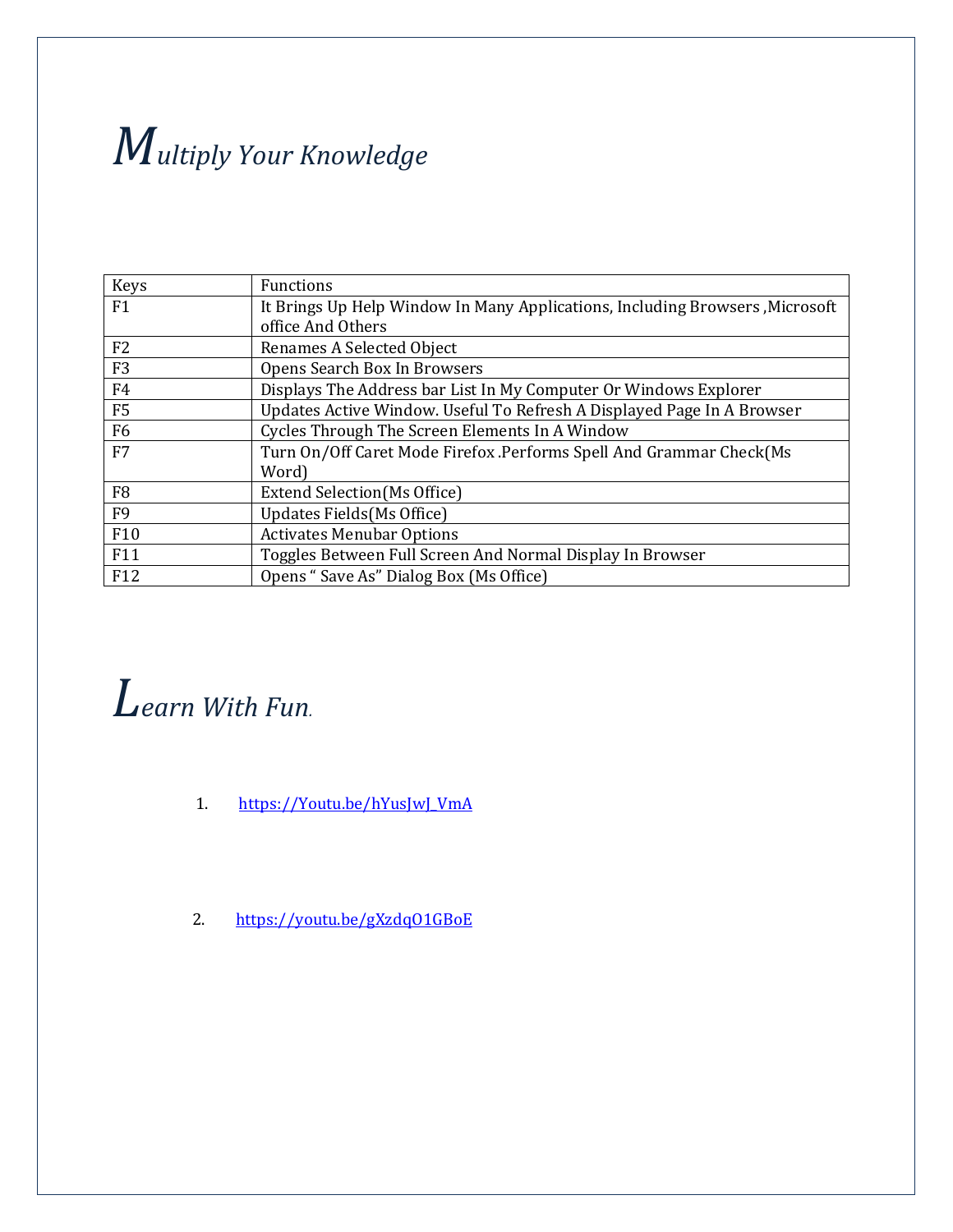## *New Tasks.*

1. Create An Excel File Showing Details About Your Previous Year Mark Sheet .

- Perform Sum Of Total Marks, Percentage, Grade And Some Necessary Formation According To You.
- The Mark sheet Should Be Formal Yet Attractive.

2. In Ms Word , Write A Paragraph About "My School" ,Apply Formatting Tools On It And Name The File "My School".

- Find The Word "School" And Replace It With Word "S.K.R.M."
- Do Not Forget To Save The File With Extension '.docx' .
- Paragraph Should Be Of 6-7 Lines Only.

3. Create Your Daily School Time Table In Same File By Adding New Page

*Prepared by : Hirni malam*

 *Pooja gadhavi*

GO FOR IT..

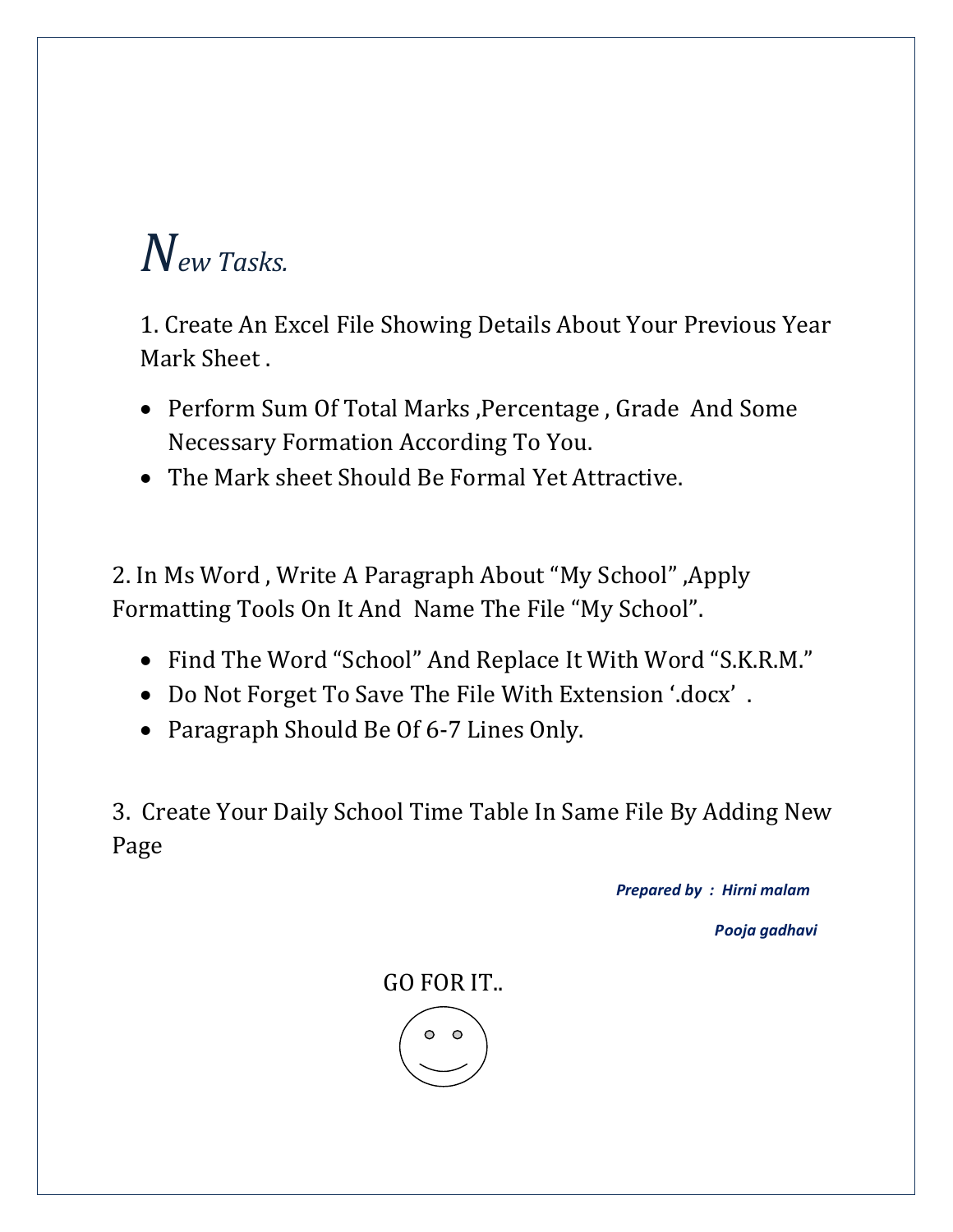